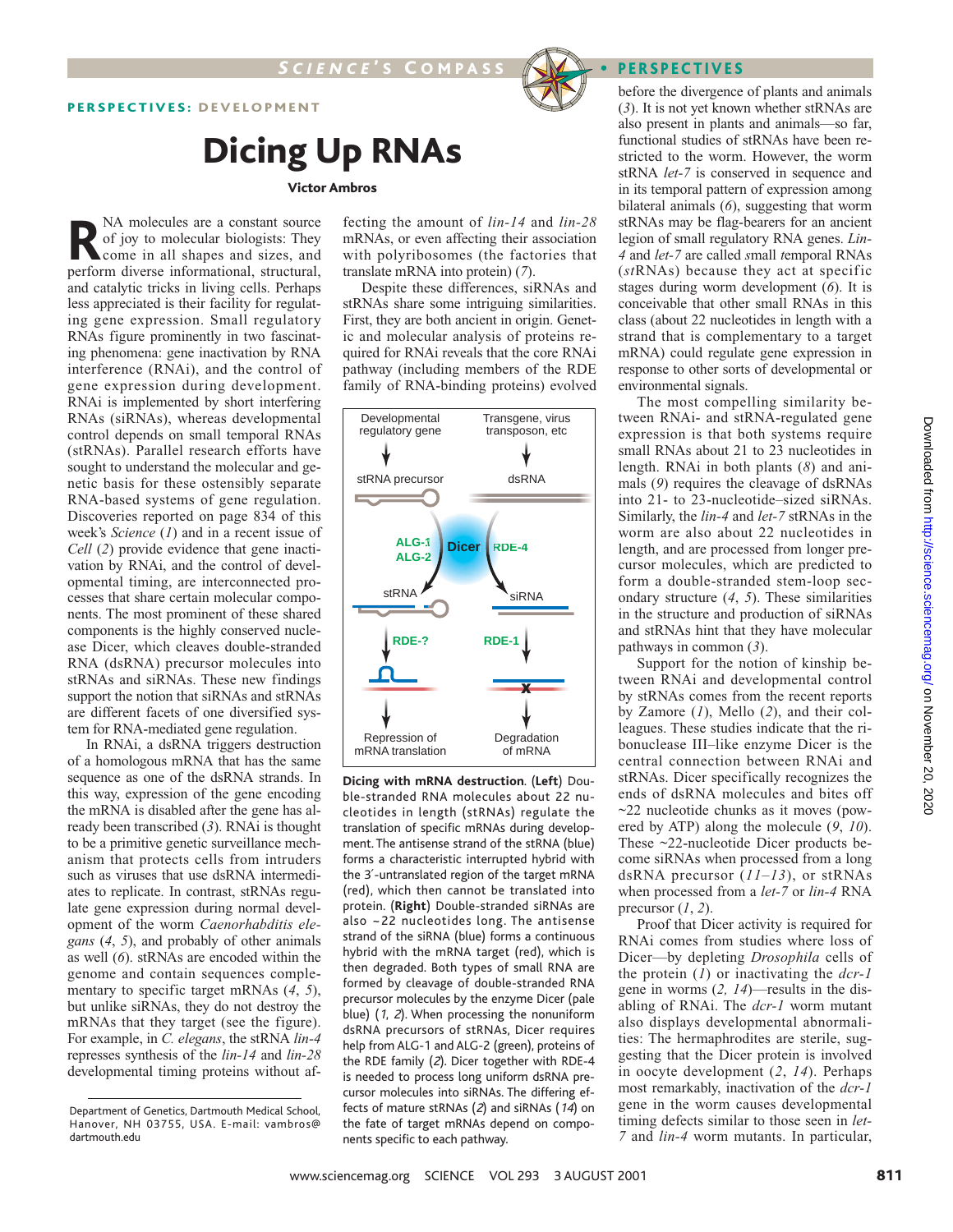like *lin-4* and *let-7* mutants, *dcr-1* animals fail to fully switch to adult morphology at the end of larval development, and instead repeat cell divisions and other events characteristic of much younger larvae (*2*). This suggests that Dicer could be required for the production or activity of *lin-4* and *let-7* stRNAs. Indeed, in worms with defective *dcr-1*, the *lin-4* and *let-7* ~22-nucleotide stRNAs are diminished and longer precursor molecules accumulate in their place (*2*). Similarly, when cultured mammalian cells are depleted of Dicer protein, mature *let-7* stRNA is also reduced, and its precursor dsRNA accumulates (*1*). Thus, the double-stranded stem-loop structures of the *lin-4* and *let-7* precursor RNAs seem to be processed by Dicer in worms, flies, and mammals to generate mature ~22-nucleotide stRNAs (see the figure on the previous page).

These new findings reveal that a common maturation cleavage step links the RNAi pathway and developmental gene regulation by stRNAs. Although further work is required to determine which other gene products and processing steps are common to both pathways, it is apparent that some gene products are relatively specialized. For example, whereas Dicer is required for the production of both siRNAs and stRNAs, RDE-4 is specific to RNAi and the production of ~22-nucleotide siRNAs (*15*). In addition, the RDE family proteins ARG-1 and ARG-2 are required for the production of stRNAs, and do not seem to operate in RNAi (*2*).

An emerging hypothesis is that the RNAi and stRNA systems represent different facets of an ancient and widespread strategy for controlling gene expression through small regulatory RNA molecules (*2*, *3*). This view is embodied in the notion of a dynamic ribonucleoprotein complex that carries out the steps of the overlapping RNAi and stRNA pathways (*2, 15*). According to this model, the 22-nucleotide siRNA or stRNA binds to the target mRNA to form a base-paired hybrid RNA. The fate of the mRNA depends on the nature of the hybrid: A continuous base-pair hybrid between siRNA and mRNA results in degradation of the mRNA (see the figure). In contrast, an interrupted hybrid in which stRNA binds to the 3′-untranslated region of the mRNA does not result in mRNA degradation but rather prevents it from being translated into protein (*2*).

Among the numerous fascinating issues arising from this work is the degree of interplay between the RNAi and stRNA pathways during normal development. For example, is Dicer activity regulated such that it could influence when and how stRNA-sensitive developmental programs are instigated? Are other genes associated with RNAi also involved in stRNA developmental pathways? Does RNAi directly control mRNA stability during normal development? What other classes of small RNAs are produced by enzymes in the RNAi and stRNA pathways? Undoubtedly, future research into small regulatory RNAs will uncover further layers of complexity. Yet, such work is also likely to reveal the unifying principles that underlie what seems to be an ancient and versatile system for controlling gene expression.

### **References**

- 1. G. Hutvàgner et al., Science **293**, 834 (2001); published online 12 July 2001 (10.1126/science.1062961).
- 2. A. Grishok et al., Cell **106**, 23 (2001).
- 3. P. A. Sharp, Genes Dev. **15**, 485 (2001).
- 4. R. C. Lee et al., Cell **75**, 843 (1993).
- 5. B. J. Reinhart et al., Nature **403**, 901 (2000).
- 6. A. E. Pasquinelli et al., Nature **408**, 86 (2000).
- 7. P. H. Olsen, V. Ambros, Dev. Biol. **216**, 671 (1999). 8. A.J.Hamilton, D.C. Baulcombe, Science **286**, 950 (1999).
- 9. P. D. Zamore et al., Cell **101**, 25 (2000).
- 10. E. Bernstein et al., Nature **409**, 363 (2001).
- 11. S. M. Hammond et al., Nature **16**, 293 (2000).
- 12. S. Parrish et al., Mol. Cell **6**, 1077 (2000).
- 13. S. M. Elbashir et al., Genes Dev. **15**, 188 ( 2001).
- 14. S. W. Knight, B. L. Bass, Science, 2 August 2001 (10.1126/science.1062039).
- 15. S. Parrish, A. Fire, RNA, in press.

PERSPECTIVES: GEOPHYSICS

# Deep Diamond Mysteries

### Catherine McCammon

Seismological studies indicate that a<br>
stitution zone from the lower mantle, but<br>
in the absence of direct samples from this eismological studies indicate that a boundary at 660 km divides the transition zone from the lower mantle, but enigmatic region, the nature of the boundary has remained controversial. In particular, the nature of convection—whether it involves the whole mantle or is layered with a boundary at 660 km—remains open. The tantalizing possibility that diamonds may contain tiny inclusions of lower mantle material was recognized in 1984 (*1*). It took another decade for more convincing evidence for such inclusions to be found (*2*). Similar evidence has now been reported from at least 12 localities on five continents (see the first figure). The inclusions provide insights into the 660-km boundary and, more generally, into mantle chemistry, diamond formation, and mantle dynamics.

The mineral ferropericlase accounts for more than half of the inclusions described

so far. Other inclusions consist of enstatite and calcium silicate. They are believed to have existed in the perovskite structure at the higher pressures experienced in the lower mantle. To avoid confusion with their upper mantle counterparts, I will refer to these phases as Mg and Ca silicate perovskite, respectively. All three phases could occur elsewhere in the mantle, but their coexistence in individual diamonds (see the second figure) argues strongly for a lower mantle origin because at shallower depths the minerals would combine to produce different phases.

Ni concentrations provide an elegant means of distinguishing lower mantle mineral assemblages from those originating at shallower depths (*3*). Experiments show that Ni is incorporated preferentially into ferropericlase at high pressures, leaving Mg silicate perovskite depleted (*4*). Upper mantle enstatite normally contains 0.1 to 0.2% Ni by weight, but the enstatite (formerly Mg silicate perovskite) found in lower mantle inclusions contains less than 0.02% Ni (*4*). Rare earth elements are

concentrated in Ca silicate perovskite lower mantle inclusions relative to ferropericlase and Mg silicate perovskite, which agrees with experimental work for lower mantle assemblages.

Phases identified in lower mantle assemblages also include quartz (likely converted from the high-pressure mineral stishovite) and the enigmatic tetragonal almandine pyrope phase (TAPP) (*5*). Although chemically similar to garnet, TAPP has a relatively open crystal structure and may have crystallized during the ascent of the host diamond (*6*).

We cannot determine the pressure and temperature conditions of the formation of the inclusions, but the composition of Mg silicate perovskite provides a means to estimate the depth of their origin (*2*, *3*). Mantle Al is concentrated in garnet, which persists to depths greater than 660 km. However, with increasing pressure, garnet eventually transforms to the perovskite structure and hence the concentration of Al in Mg silicate perovskite increases. Nearly all Mg silicate perovskite inclusions have low Al concentrations, which could occur only at the top of the lower mantle where garnet is also present. A small number of inclusions, however, suggest a much deeper origin. One Mg silicate perovskite grain was found to contain

Downloaded from http://science.sciencemag.org/ on November 20, 2020 Downloaded from <http://science.sciencemag.org/> on November 20, 2020

The author is at the Bayerisches Geoinstitut, Universität Bayreuth, D-95440 Bayreuth, Germany. E-mail: catherine.mccammon@uni-bayreuth.de